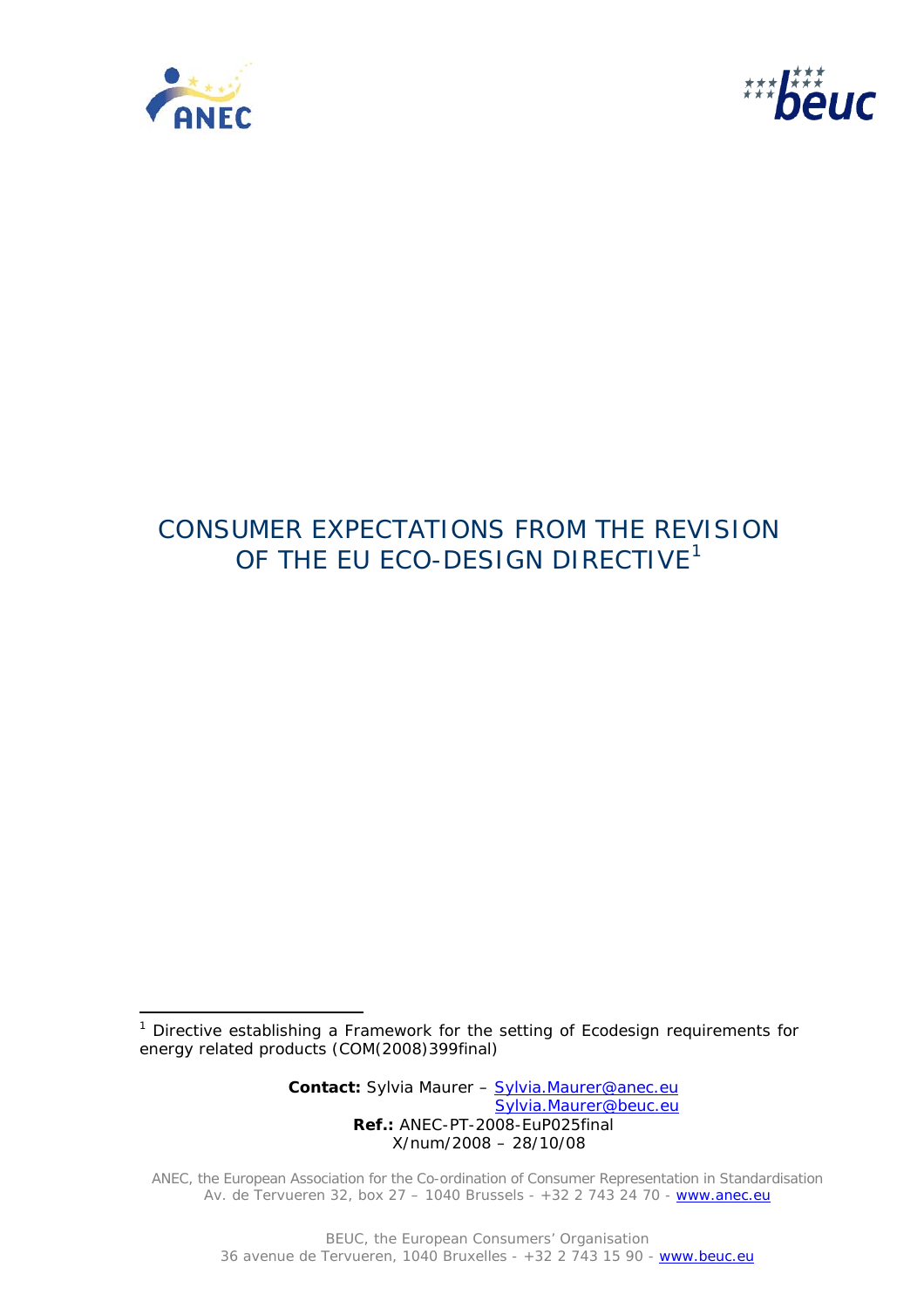

<span id="page-1-0"></span>l



**2**

<sup>&</sup>lt;sup>2</sup> Communication from the Commission to the European Parliament, the Council, the European Economic and Social Committee and the Committee of the Regions on the Sustainable Consumption and Production and Sustainable Industrial Policy Action Plan, COM(2008) 397 final, 16 July 2008.

ANEC, the European Association for the Co-ordination of Consumer Representation in Standardisation Av. de Tervueren 32, box 27 – 1040 Brussels - +32 2 743 24 70 - www.anec.eu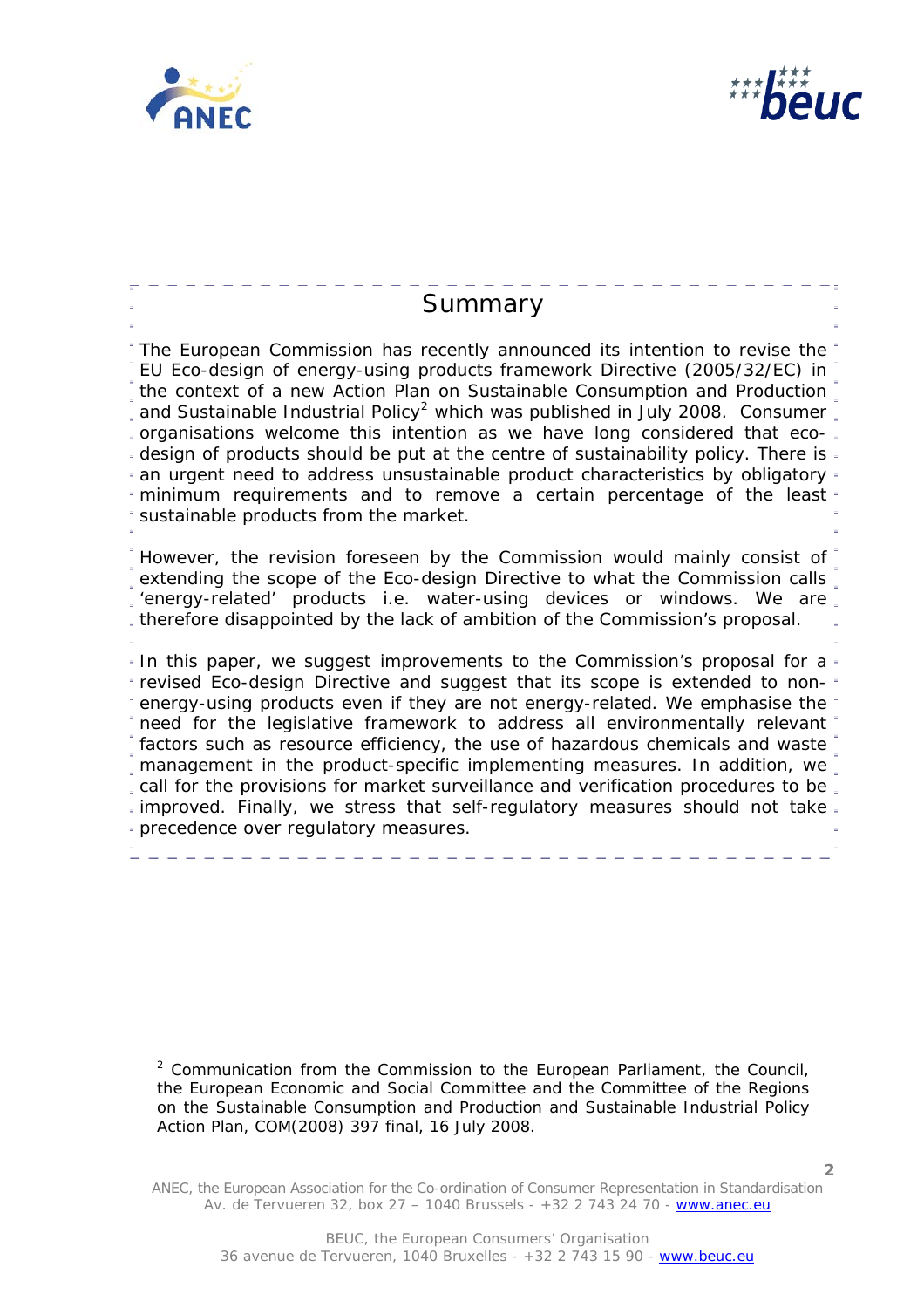



# **Introduction**

ł

In July 2008, the European Commission published an Action Plan on Sustainable Consumption and Production & Sustainable Industrial Policy. As part of this Action Plan, the Commission proposed a revision of the Eco-design of energy-using products framework Directive<sup>[3](#page-2-0)</sup> (so-called EuP Directive). The overall objective of the Commission in revising the Ecodesign Directive is to extend the framework for the setting of eco-design requirements to energy-related products<sup>[4](#page-2-1)</sup>. In other words, the EuP Directive will be extended to products which do not use energy as such, but which influence energy consumption, such as windows and water devices. Watersaving taps and shower heads can reduce water consumption and therefore the energy used for hot water, and by consequence save resources and money.

In our view, the scope of the eco-design framework should be extended to consumer products which have the potential to be made more environmentally-friendly, whether or not these are directly related to energy consumption. Secondly, all environmentally relevant aspects must be integrated into the design phase instead of limiting the eco-design implementing measures to energy efficiency requirements only. Finally, market surveillance provisions for eco-design products must be improved.

# **1. Eco-design must apply to a larger number of consumer products**

Today, there is an urgent need to improve the overall environmental performance of products throughout their life-cycles, to boost the demand for sustainable products, and to help consumers in making informed choices. In times of narrowing natural resources, environmentally friendly and energy efficient products will not only be for the benefit of consumers and the environment, but will also increasingly determine the success and competitiveness of European companies.

In this respect, ANEC and BEUC welcome the Commission's proposal to extend the scope of the Eco-design Directive to non-energy-using products which have an influence on energy consumption. This will clearly contribute to improving the environmental performance of products and also provide a better range of more sustainable products for consumers.

<span id="page-2-0"></span><sup>&</sup>lt;sup>3</sup> Directive 2005/32/EC of the European Parliament and of the Council establishing a framework for the setting of ecodesign requirements for energy-using products and amending Council Directive 92/42/EEC and Directives 96/57/EC and 2000/55/EC of the European Parliament and of the Council

<span id="page-2-1"></span><sup>&</sup>lt;sup>4</sup> Proposal for a Directive of the European Parliament and of the Council establishing a framework for the setting of ecodesign requirements for energy related products, 2008/0151 (COD).

ANEC, the European Association for the Co-ordination of Consumer Representation in Standardisation Av. de Tervueren 32, box 27 – 1040 Brussels - +32 2 743 24 70 - www.anec.eu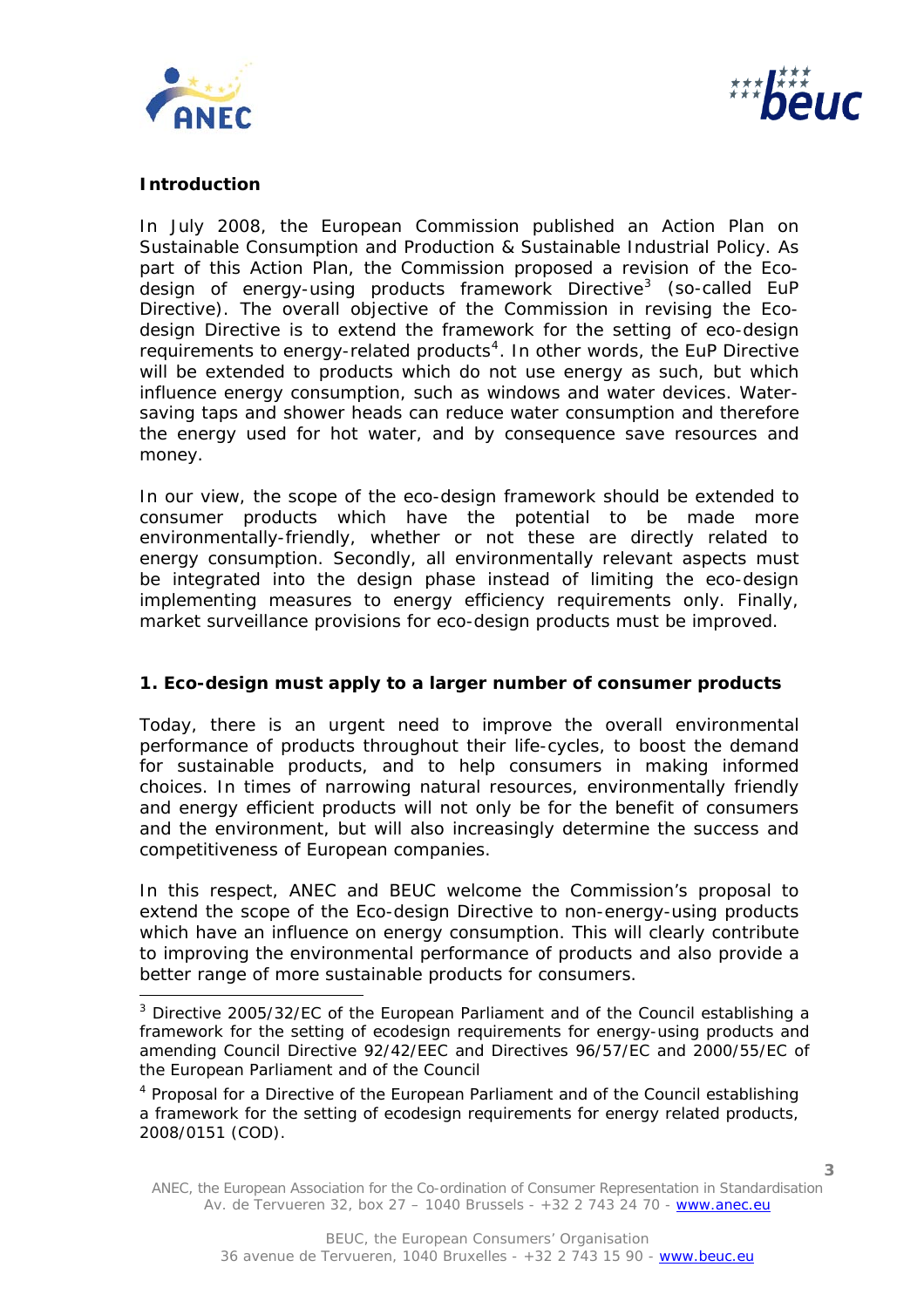



**4**

However, we are disappointed that the EU Commission has dropped its initial plans to call for an extension of eco-design to cover also other consumer products which are not related to energy consumption. Extending the Eco-design Directive to energy-related products clearly lacks ambition as very few new product groups would be added to the current scope. We consider it crucial that the EU legal framework for eco-design allows for a systematic integration of environmentally relevant aspects into the design phase of *all* products presenting improvement potential. We therefore propose that the revised Directive also covers non-energy-using products which are not energy-related, such as furniture, textiles and toys. Manufacturing processes of these everyday consumer products place a heavy burden on the environment as well as on consumers' health.

The EU Sustainable Consumption and Production Action Plan currently only mentions window frames and water-using devices as examples for energyrelated products. Apart from these, it is unclear which other products related to energy consumption would be addressed by future eco-design implementing measures. We therefore call on the European institutions to redefine as a minimum requirement the term "energy related product" as products have not only an impact on energy consumption during the use phase but consume also a high amount of energy in other phases of the life cycle, e.g. during production, distribution and disposal. Examples are paper production and construction material such as cement, bricks or tiles. The term "energy related product" should therefore rather refer to any good having an impact on energy consumption in any life cycle including production, use, distribution, recovery or disposal which is placed on the market and/or put into service in the European Union.

Although we accept that not all of these products can be addressed at the same time, we propose to include in the revised Directive a requirement for the Commission to draw up a priority list of specific product groups to be subject to Eco-design requirements.

# **2. Eco-design is more than just energy efficiency**

We consider it necessary to put more emphasis on the integration of all environmentally relevant aspects into the design phase of consumer products. Eco-design is a holistic approach to product design, aimed at taking into consideration all environmental impacts of the product during its whole lifecycle. Thus eco-design should not only cover energy efficiency of products but also address resource and material efficiency, the use of hazardous substances, and waste management (including recycling, reparability and re-use). We therefore ask for these environmentally relevant aspects to be explicitly mentioned in the scope of the revised Ecodesign Directive.

ANEC, the European Association for the Co-ordination of Consumer Representation in Standardisation Av. de Tervueren 32, box 27 – 1040 Brussels - +32 2 743 24 70 - www.anec.eu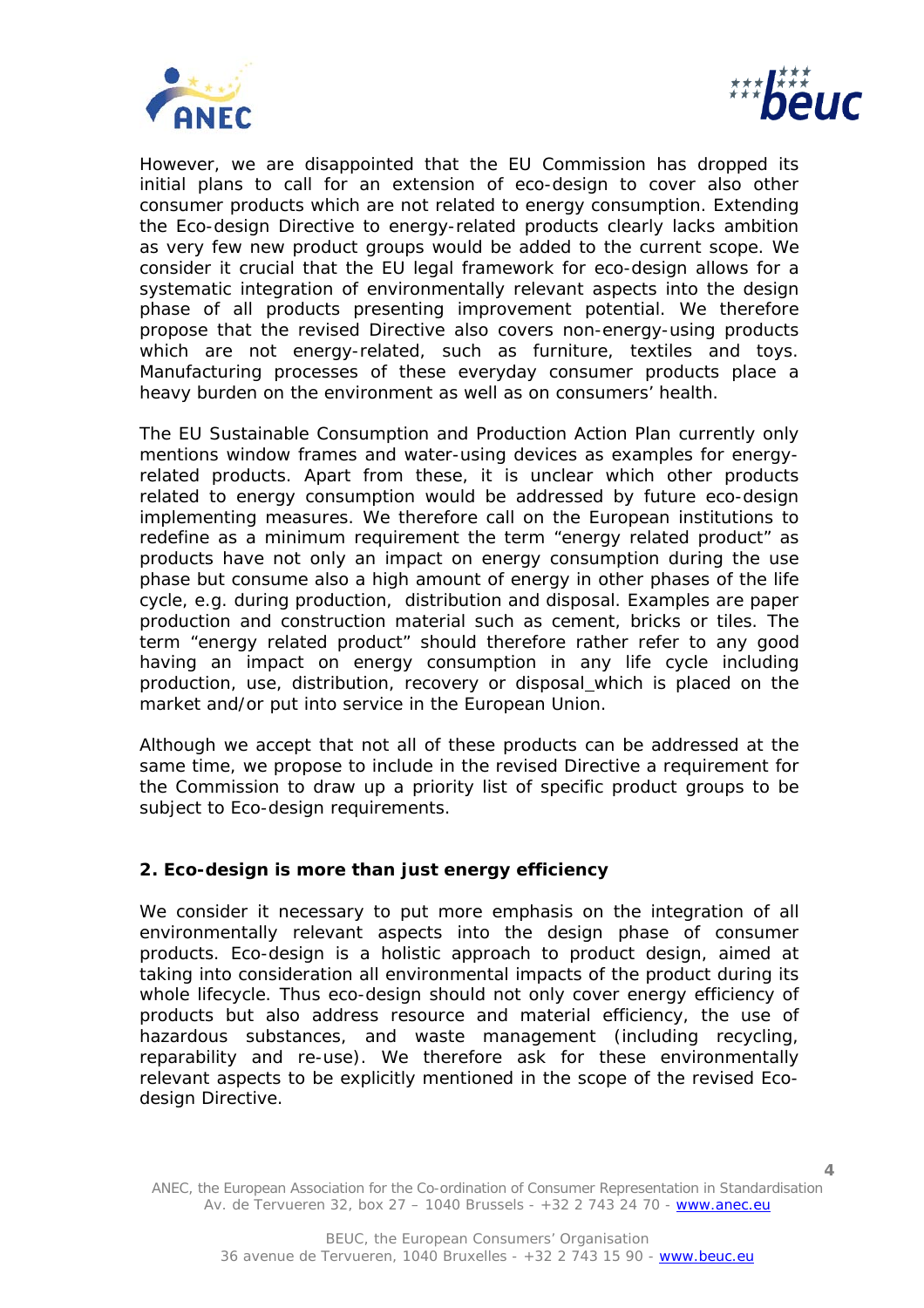



# **3. Preference should not be given to voluntary instruments alone**

The use of mere voluntary instruments is an insufficient, non-dynamic and inefficient way of enhancing the environmental performance of products. Such instruments lack transparency and balanced stakeholder participation. They should therefore only be used if carefully combined and managed with effective regulation and other policy incentives. We therefore do not support the strong emphasis on industry self-regulation in the text of the proposed Eco-design Directive.

#### **4. Mechanisms for market surveillance need to be reinforced**

#### 4.1. Joint market surveillance programme for eco-design products

Market surveillance by Member States needs to be greatly reinforced through collective European action supervised by the European Commission. The revised Eco-design Directive should therefore specify a minimum number of product inspections in relation to the turnover of goods which will be carried out in all Member States. Moreover, Member States should be invited to work jointly on a sector specific surveillance programme for eco-design products which allows for product controls as well as exchange of expertise and information.

#### 4.2. Better information exchange

Better and quicker information exchange is crucial to ensure an equally high level of enforcement in all Member States. The large recalls of unsafe toys in the year 2007 have shown once more that a closer co-operation between market surveillance authorities and customs authorities is absolutely crucial to prevent non-compliant products from being placed on the market. Unlike EU product safety regulation, eco-design legislation does not foresee a rapid information exchange system for non-conforming products.

The revised Eco-design Directive should therefore include a provision that a community wide software tool for information exchange between national market surveillance authorities will be set up for eco-design requirements. Furthermore, the legal text should specify a target date by which this tool should be operational. Finally, the findings of market surveillance authorities should be collected in regularly updated EU-wide reports. These reports should be made publicly available. The right of consumers to be informed about products that do not comply with eco-design requirements should be explicitly mentioned in the legal provisions on consumer information.

ANEC, the European Association for the Co-ordination of Consumer Representation in Standardisation Av. de Tervueren 32, box 27 – 1040 Brussels - +32 2 743 24 70 - www.anec.eu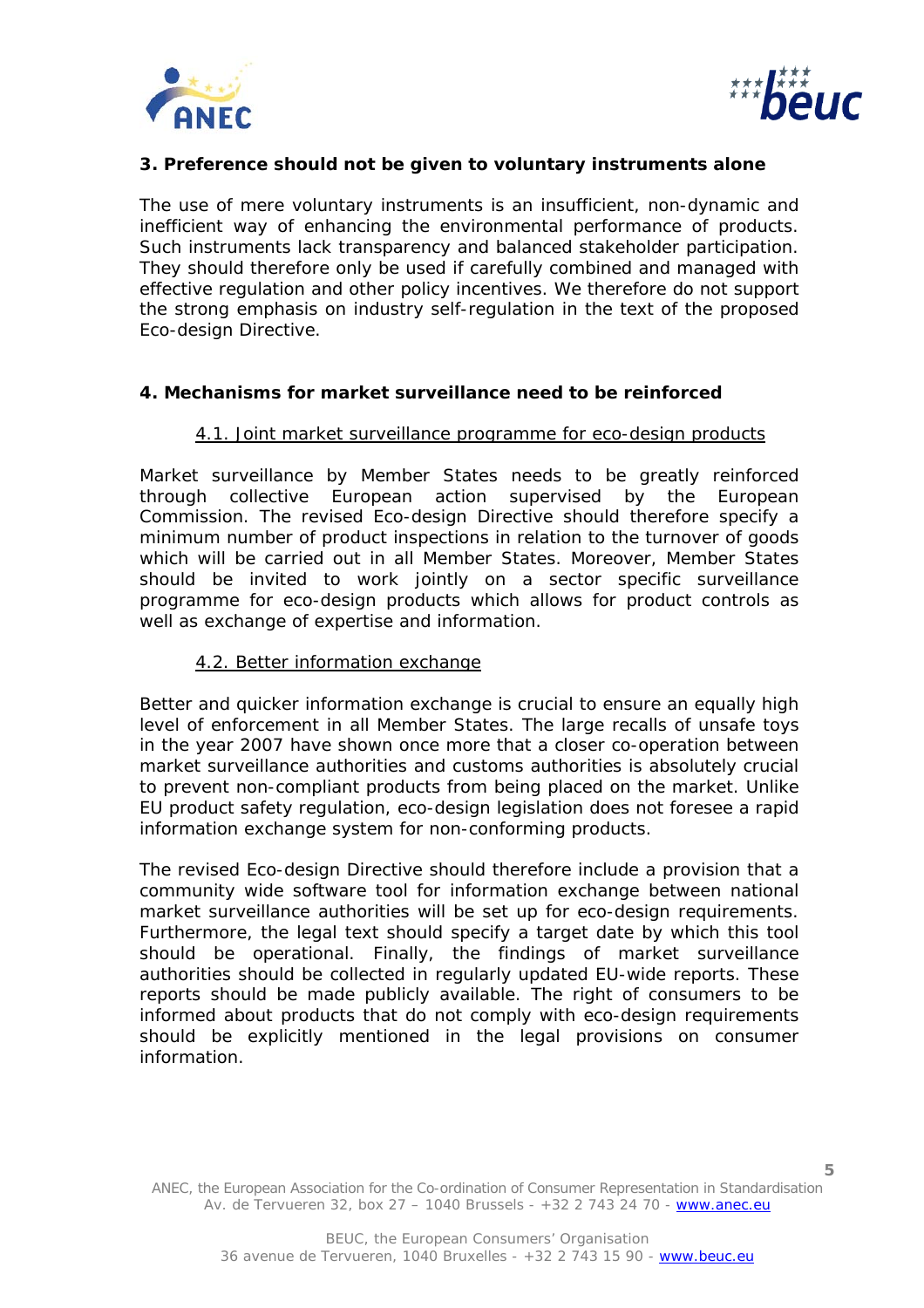



# 4.3. Clearer provision on placing products on the market

On 23 June 2008, the Council adopted a Regulation for accreditation and market surveillance as part of the New Internal Market Package for Goods<sup>[5](#page-5-0)</sup>. The objective of this Regulation is to provide reference provisions for future community legislation. We therefore propose that improved rules on market surveillance should also be applied to eco-design products.

Based on the New Internal Market Package, the revised Eco-design Directive should in particular specify in more detail the rights of market surveillance authorities to prohibit access of non-compliant products to the market. We consider improvements necessary in three areas:

- o The draft Eco-design Directive does not currently oblige economic operators – manufacturers, importers and retailers – to ensure that non-compliant products are recalled from the end-consumer. This provision is insufficient in ensuring effective enforcement of ecodesign requirements. In cases where market surveillance authorities observe significant non-compliance with eco-design requirements, the non-compliant products should be recalled from consumers and rules for compensation (e.g. exchange with new and compliant product free of charge) should be established.
- o Obligations for economic operators must be clear. The draft Directive clarifies the responsibilities of importers. However, similar provisions to clarify the responsibilities for manufacturers and retailers are missing from the Directive. We recommend explicitly specifying the obligations of all economic operators for the marketing of ecodesigned products in the Internal Market.
- o Consumer complaints about products which seem not to comply with legal eco-design requirements need to be followed up. The provisions of the draft Directive require Member States only to give consumers the opportunity to submit observations on product compliance. However, we call on the Commission to introduce a provision which makes a detailed investigation of consumer complaints obligatory for market surveillance authorities.

<span id="page-5-0"></span>ł <sup>5</sup> The New Internal Market Package contains the Regulation of the European Parliament and of the Council setting out the requirements for accreditation and market surveillance relating to the marketing of products and repealing regulation (EEC) No 339/93 as well as the Decision of the European Parliament and of the Council on a common framework for the marketing of products and repealing Decision 93/465/EEC.

ANEC, the European Association for the Co-ordination of Consumer Representation in Standardisation Av. de Tervueren 32, box 27 – 1040 Brussels - +32 2 743 24 70 - www.anec.eu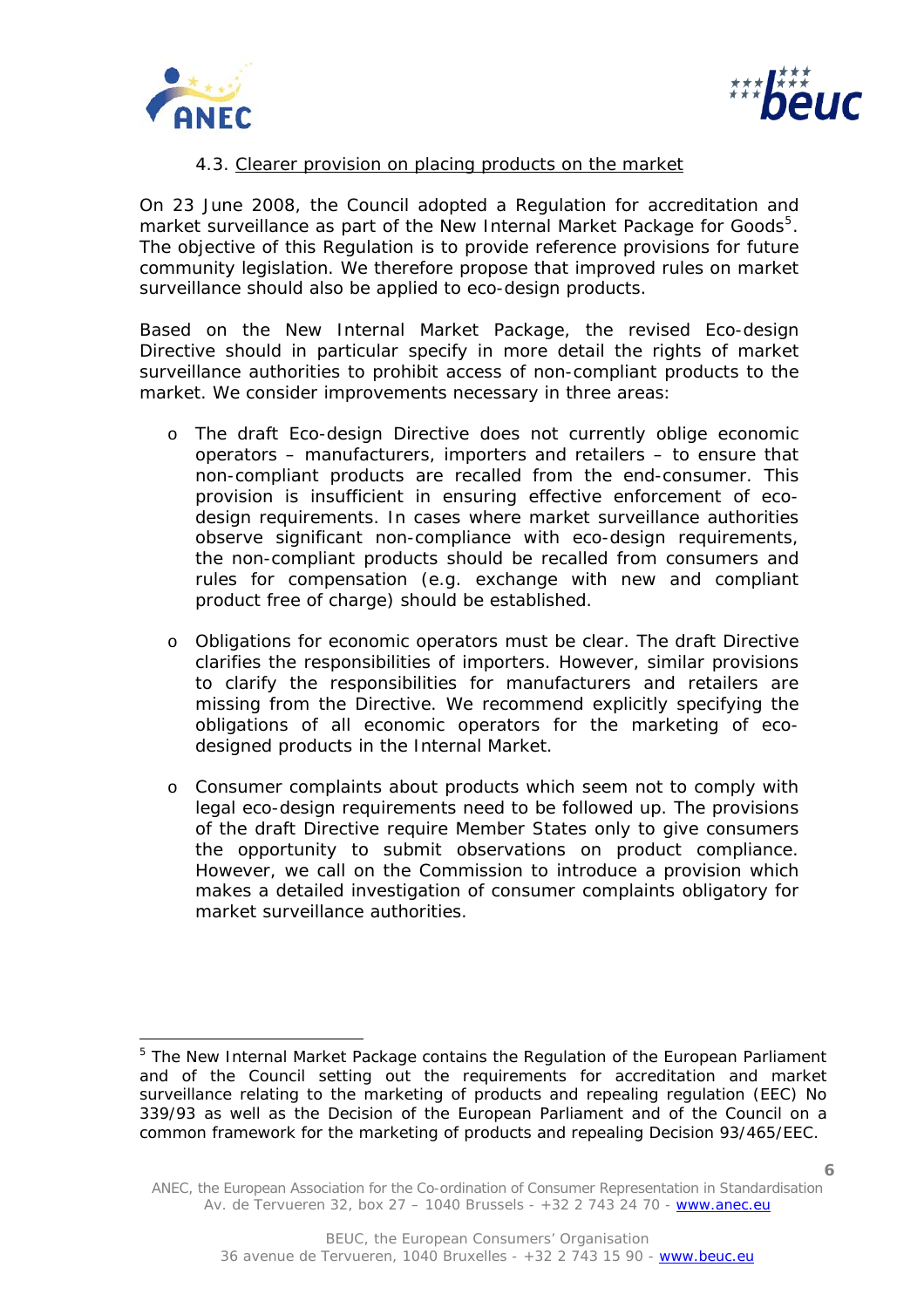



# **5. Verification procedures need to be improved**

Many (draft) eco-design implementing measures (e.g. on standby and offmode losses or on water heaters and simple set top boxes) allow manufacturers to systematically exceed the legal threshold values by a certain percentage. For example, the verification procedure for standby and off-mode losses foresees that market surveillance authorities should test one appliance. If this product exceeds the legal threshold by more than ten percent, three more appliances have to be tested. If on average also the latter three exceed the legal threshold by more than ten percent, the product should be considered as non-compliant with the legal requirements. However, this procedure clearly undermines the effectiveness and credibility of the eco-design process. When making the final assessment on whether or not a product meets the legal requirements all four tested appliances should be taken into consideration and must meet the threshold value on average. The revised Eco-design Directive should therefore prohibit verification procedures that would allow energy efficiency values and other thresholds set in the eco-design implementing measures to be systematically overstepped.

# **6. The threshold of 200.000 items should be deleted**

The current and new proposed Eco-design Directive lists several exemption criteria for setting eco-design requirements. In particular, if the sales volume of a product is below 200.000 items per year, no eco-design implementing measures are established. However, some consumer products which are not sold in high quantities due to their long lifespan in households may nonetheless have significant impacts on the environment. Such products should therefore be subject to eco-design requirements. We propose that the need for eco-design measures should be assessed on the basis of improvement potential for the environment and not on rigid sales figures. Consequently, we ask that the threshold of 200.000 items sold per year under which no eco-design requirements can be set is deleted. The assessment of whether or not eco-design requirements should be developed should instead be based on an environmental impact threshold which is calculated by multiplying the sales figures with the lifespan of the product with its environmental impact (or its improvement potential) per year.

# **7. The role of benchmarks ought to be clarified**

The current Eco-design Directive allows for setting environmental performance benchmarks in the implementing measures referring to the best performing products on the market. Setting such benchmarks is crucial as they are an instrument for producers to continuously improve their products by integrating these benchmarks into their products. However, a major weakness of the current and of the proposed Eco-design Directive is

ANEC, the European Association for the Co-ordination of Consumer Representation in Standardisation Av. de Tervueren 32, box 27 – 1040 Brussels - +32 2 743 24 70 - www.anec.eu